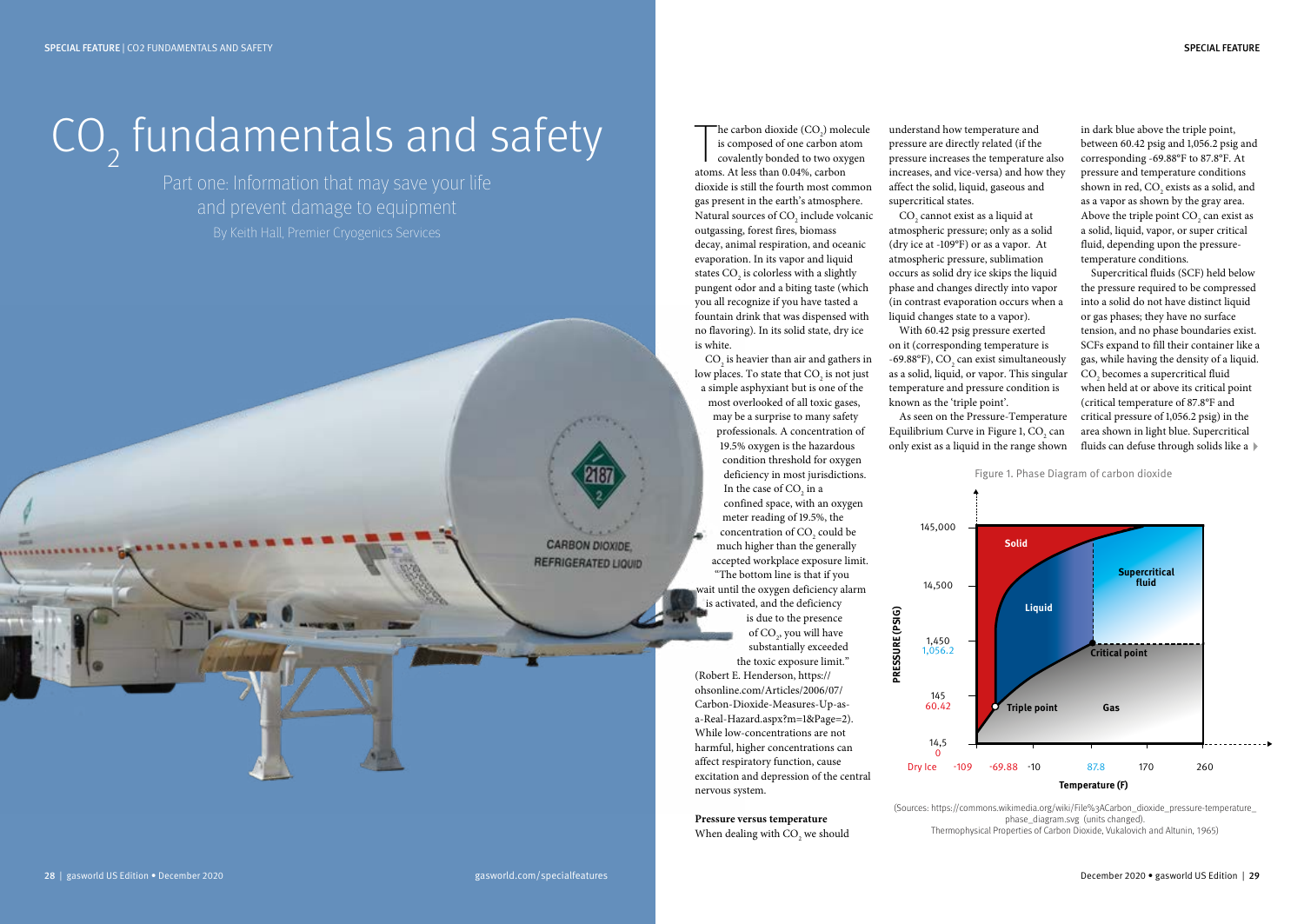gas, and dissolve materials like a liquid. A handy pressure versus temperature reference table is included in Figure 2.

#### **Key CO2 safety points that may save your life**

- *1. Safe practices and personal protective equipment —* Avoid death, injury, and/or equipment damage by learning about safety and proper equipment operation before working with or around carbon dioxide. Always follow safe  $\mathrm{CO}_2$  practices and follow company and industry safety precautions. Always wear personal safety protective equipment (PPE) when working around  $CO<sub>2</sub>$ . At a minimum, this includes gloves, eye and ear protection, a hard hat, and proper clothing.
- *2. Asphyxiation —* Carbon dioxide gas can suffocate you!  $CO<sub>2</sub>$  is heavier than air and sinks downward. It displaces air by pushing air up and out of its way, and it concentrates in low and confined spaces. Always use safety equipment and follow safety procedures before entering a location where a hazard like  $\mathrm{CO}_2^{}$  could exist. Get an entry permit before going into a confined space; and do not depend on measured oxygen content of the air alone because elevated levels of carbon dioxide can be toxic, even when adequate oxygen for life support exists (reference Compressed Gas Association, CGA G-6.7). Air is composed of 21% oxygen, 78% nitrogen, and 1% argon,  $CO_{2}$ , helium, other trace gases, and pollution. If an oxygen meter measures a confined space atmosphere to be 19.6% oxygen you may think that is safe. But what if the remaining 80.4% contains high levels of  $\mathrm{CO}_2^{\phantom{\dag}}$  or other hazardous gases? Even with sufficient oxygen, you could be breathing dangerous or lethal amounts of  $\mathrm{CO}_\mathrm{2}$  and not know it.
- *3. Freeze Burns —* At atmospheric

Figure 2. Handy CO $_{\tiny 2}$  Pressure vs Temperature, Reference Table

|                                     | Pressure<br>(psig) | Temperature<br>(°F) |
|-------------------------------------|--------------------|---------------------|
|                                     |                    |                     |
| <b>Critical Point</b>               | 1056.2             | 87.8                |
|                                     | 350                | 10.7                |
|                                     | 325                | 6.4                 |
|                                     | 300                | 1.7                 |
|                                     | 291                | $\mathbf 0$         |
|                                     | 275                | $-3.2$              |
|                                     | 250                | $-8.4$              |
|                                     | 225                | $-14$               |
| <b>Minimum Recommended Use Temp</b> | 215                | $-16.4$             |
|                                     | 200                | $-20$               |
|                                     | 130                | $-40$               |
|                                     | 103                | $-50$               |
| <b>Triple Point</b>                 | 60.42              | $-69.88$            |
| <b>Solid Dry Ice</b>                | $\overline{0}$     | $-109.3$            |

### CO<sub>2</sub> Trivia

• At atmospheric pressure, -109°F dry ice sublimes from a solid to a vapor. The vapor is so cold that humidity in the air condenses on it (just like when you see your breath in the wintertime), creating a fog effect. This is sometimes used for special effect in movies and at performances.

 $\bullet$  Supercritical CO<sub>2</sub> is used to remove as much as 99% of the caffeine from green coffee beans. • Supercritical CO2 is also is used as a solvent in dry cleaning. • Supercritical CO2 is used in more applications than the supercritical phase of any other substance.

• CO2 is used for fighting fires in some applications It cools while denying the fire of oxygen.

pressure  $CO<sub>2</sub>$  is solid (dry ice) at minus 109°F. At this temperature, contact between exposed skin and dry ice will cause frost bite, resulting in severe tissue damage which will blister, similar to a burn; both are thermal injuries. Contact of exposed skin with cold piping can also result in tissue damage. Always wear gloves and long sleeve shirts when working around  $CO<sub>2</sub>$ .

*4. Shotgun and cannon ball effect —* Liquid  $\mathrm{CO}_2^{}$  will flash-freeze into dry ice particles if depressurized below 60.4 psig. These solid particles act like shotgun pellets if vented from a piping circuit or hose. Severe injury can result. The only silver-lining to being shot with dry-ice pellets is that the surgeon patching you back up (if you are still alive), will not have to remove the pellets from your wounds; they will sublime and turn to vapor. Dry ice particles can also build-up within, and plug-up,

a piping circuit or hose. As the upstream temperature warms, so does the upstream line pressure. As the dry ice particles, or plug, warm they expand into  $CO<sub>2</sub>$  gas, contributing to an upstream pressure rise. This pent-up high-pressure, upstream of the blockage, may result in the piping or hose exploding like a bomb. Alternately the dry ice plug may eject like a cannon ball when the piping or hose is vented. These dry ice plugs tend to lodge tightly in low places and hose ends. Try to keep low spots out of hoses and take time to carefully drain them at the conclusion of a job. If your job set-up requires low-points, always use a low-line pressure union between two hoses, at the lowest point. The lowline pressure union must be equipped with a safety line relief valve and a pressurized drain vent. Dry ice plugs tend to form most

frequently when you depressurize a line to disconnect after a job. Never permit a line with liquid in it to fall below 215 psig. Never drain a line without using 215 psig minimum gaseous pressure to blow the line clean of liquid. Always wear proper safety PPE and carefully follow standard procedure for venting down a tank or piping circuit. At 215 psig and above liquid  $CO<sub>2</sub>$  will never fall below the minimum metal design temperature of the tank and piping circuits.

#### *It is better to be safe than ride in a hearse!*

*5. Aim CO2 Equipment Away from People and Stand Aside —* Disconnecting improperly depressurized transfer hoses causes many injuries. Treat hose ends, fill connection openings, vent/drain ports, etc. the same as you would the end of the barrel on a gun. If depressurized incorrectly, dry ice pellets or plugs will form and can

## "Never operate any type of equipment in  $CO<sub>2</sub>$  service without first being trained in  $CO<sub>2</sub>$  safety"

be ejected from the piping or hose with lethal force, as described above. Avoid injury and equipment damage from the "shotgun and cannon" effects by never permitting anyone to stand in front of an open hose connection, hose end, valve, or other opening. Such openings should never be directed toward equipment. Exercise extreme care when attaching or removing a  $CO<sub>2</sub>$  transfer hose and keep the cylinder heads of highpressure pumps aimed away from people. Ensure hoses are properly secured on both ends to avoid whipping of a loose end if the hose were to be accidentally pressurized. 6. Never permit pressure on liquid CO<sub>2</sub>

*to drop below 215 psig —* Just like the ill-fated Titanic, carbon steel  $\mathrm{CO}_\mathrm{2}$  vessels, piping, fittings, and elastomeric hoses embrittle when exposed to cold temperatures. At 200 psig liquid  $CO<sub>2</sub>$  is approximately minus 20°F. To avoid potential catastrophe, always maintain the pressure on liquid  $CO<sub>2</sub>$  above 215 psig. Should a vessel, line, or hose ever be depressurized below 200 psig the resulting temperature drops below minus 20°F. A corresponding decrease in the temperature of the product results in the system operating below it Minimum Design Metal Temperature (MDMT) and the containment vessel material could fail at or below its Nil Ductility Transition Temperature (NDTT). Carbon steel piping and fittings, and elastomeric hoses rated for standard  $CO<sub>2</sub>$  temperatures, become less

ductile (embrittle) and fail when stressed at cold temperatures. Stress is caused by internal pressure, but could also result from an impact (i.e., hammering a hose connection), from a bending load on improperly supported piping, from flexing an elastomeric hose when it is cold, and from other situations. **Rule of thumb to remember - never** 

### **permit a line with liquid in it to fall below 215 psig.**

*7. Get* CO<sub>2</sub> equipment training — Never operate any type of equipment in  $\mathrm{CO}_2$  service without first being trained in  $\text{CO}_2$  safety. You should understand the basics of  $CO<sub>2</sub>$  and feel comfortable with safe and correct operational procedures for any given piece of equipment or CO<sub>2</sub> system. It is recommended that an experienced operator be present, as an instructor, the first few times you operate a new piece of CO<sub>2</sub> equipment. <mark>gw</mark>

#### *Part 2 of this article will run in our January issue*

#### ABOUT THE AUTHOR

Keith Hall is a member of the gasworld editorial board and Executive Vice-President of Engineering and New Product Development at Premier Cryogenic Services in La Porte, Texas. PCS inspects, repairs, and rehabilitates all types of cryogenic equipment. PCS also sells and leases rehabilitated equipment. The content herein is limited to the author's experience and may contain errors. You should never work with CO $_{_2}$  based solely on this article. Always follow industry standard practices and your company's guidelines and never do anything you are not properly trained and prepared for. The views expressed in this article are those of the author and do not necessarily express the views of his employer. Hall can be reached at (281) 849-6540 or keith.hall@premiercryollc.com.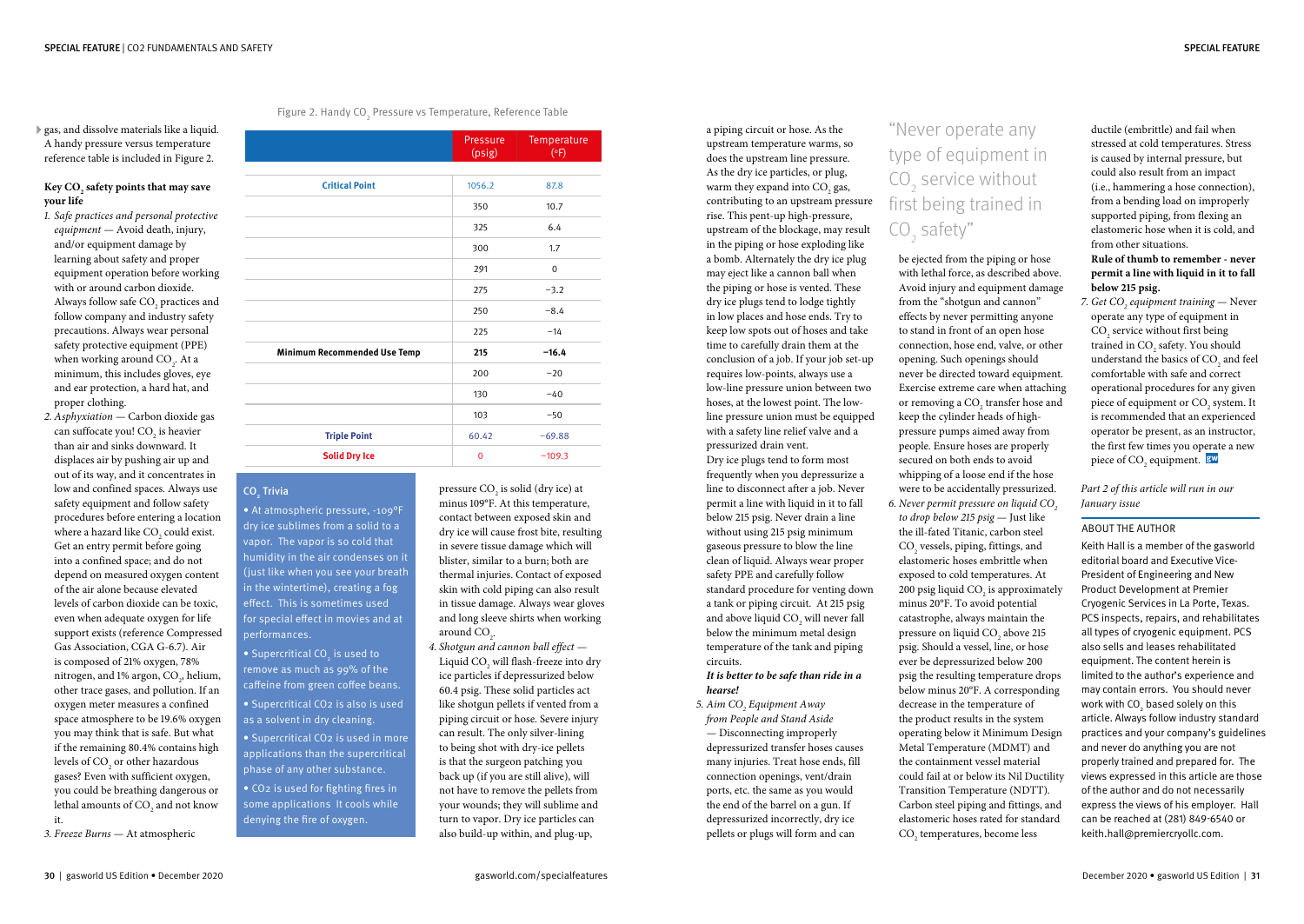# $CO<sub>2</sub>$  fundamentals and safety

Part two: The minimum you should know about  $\mathrm{CO}_2^{}$  that may save your life and prevent damage to equipment By Keith Hall, Premier Cryogenics Services

ast month in part one of this and<br>we discussed the makeup of candioxide (CO<sub>2</sub>) and the four phanel or states of matter for CO<sub>2</sub> that we ast month in part one of this article, we discussed the makeup of carbon dioxide  $(CO_2)$  and the four phases typically deal with (solid, liquid, vapor, and supercritical fluid). On a pressuretemperature phase diagram we learned where these states occur. We learned about the triple and critical points of C02. And we learned some interesting facts about  $\text{CO}_2$ . Most importantly, seven basic things to know about CO<sub>2</sub> that may save your life, were laid out.

In this issue we will learn some more fun things about  $\mathrm{CO}_2^{}$ , and several basic things to prevent damage

#### **Nine steps to prevent damage to equipment**

In addition to the safety procedures

Figure 1. Common CO $\rm _2$  Vessel Alloys

| Alloy                              | Minimium<br>Design Metal<br>Temperature<br>$(^{\circ}F)$ |  |
|------------------------------------|----------------------------------------------------------|--|
| SA516-70N                          | $-20$                                                    |  |
| A612-N                             | $-20$                                                    |  |
| SA517-B                            | $-40$ to $-50*$                                          |  |
| SA517-E                            | -50                                                      |  |
| *Often Charpy Impact tested to -50 |                                                          |  |

outlined in Part one of this article, below are ways to prevent damage to expensive equipment and avoid downtime. These also help prevent injuries.

1. Inspect Equipment – All equipment should be in good repair and free of defects. Before beginning any job or using any piece of  $CO<sub>2</sub>$ equipment, visually, carefully inspect all equipment involved in each operation. Look for cleanliness, cracks, wear, damage, or other signs of potential failure. Note that hoses wear and degrade over time. One typical location where hoses often fail is at either end near the connections. Degradation occurs from the weight of a sagging hose when connected and not properly supported. For safety and to extend the life of your hoses, only buy hoses with 18-inch armor cuffs on each end which serve as strain-reliefs.

Make sure Compressed Gas Association (CGA) guidelines are observed for the construction materials for  $\mathrm{CO}_2$  hoses, including temperature and pressure ratings, tags/markings, outer-skin perforations, and usage age. 2. Practice Preventive Maintenance – Cracks may develop in metallic components in the threads. Use standard QC inspection processes and tools, i.e., magnetic particle, ultrasonic, X-ray, and other inspection techniques as necessary, or

required by preventive maintenance schedules and procedures, to ensure that all equipment is in good condition. Verify that all preventive maintenance tasks have been performed before operating any equipment involved in  $CO<sub>2</sub>$  service. Also, verify that oil, coolant levels, etc., in equipment are at their safe operating levels.

3. Get  $CO<sub>2</sub>$  Equipment Training – Never operate any type of equipment in  $CO_2$  service without first being trained in  $\text{CO}_2$  safety. You should understand the basics of  $\mathrm{CO}_2$  and feel comfortable with safe and correct operational procedures for any given piece of equipment or CO<sub>2</sub> system. It is recommended that an experienced operator be present, as an instructor, the first few times you operate a new piece of  $CO<sub>2</sub>$  equipment.

*Take carbon dioxide seriously! Lives have been lost, people hurt, and equipment damaged due to the lack of knowledge of CO2 , proper training, and not following basic CO2 safety and proper methods for operating*   $CO<sub>2</sub>$  equipment.

4. Locate Equipment Carefully – It is important to treat the location of equipment almost as carefully as the people who operate it. Hoseends, fill connection openings, vent/drain ports, etc. can rupture and be explosive; make sure they are not directed at equipment.

The venting of cold liquid onto an adjacent piece of equipment could cause embrittlement, damage, or component failure. Improperly depressurized  $CO<sub>2</sub>$  vessels, lines, components, or equipment could cause the formation of dry ice pellets or a dry ice plug. These pellets or plugs, as discussed previously, can be ejected like a cannon, damaging any equipment located in front of the opening. Avoid equipment layouts with low-points in piping or hoses where dry ice plugs may tend to form when the circuit is depressurized.

5. Stake Down/Secure – Stake down and secure high-pressure discharge lines and hoses before pressurizing. Make sure hoses are properly connected before pressurizing. Make sure drain/ vent valves are closed before you pressurize. Failure to do so could result in a hose, secured only at one end, whipping dangerously around. *It is better to correct an unsafe friend that to bury one!*

6. Never Permit the Pressure on CO<sub>2</sub> Liquid to Drop Below 215 psig – Carbon steel  $CO<sub>2</sub>$  vessels, pumps, piping, and fittings embrittle when exposed to cold temperatures. At 200 psig, liquid  $CO<sub>2</sub>$  is approximately minus 20°F. To avoid potential catastrophe, always maintain the pressure on liquid  $CO<sub>2</sub>$  above 215 psig. Some  $\mathrm{CO}_2$  vessels are constructed from stainless steel alloys rated for cryogenic service temperatures, i.e. beverage carbonation liquid cylinders. However, the vast majority of CO<sub>2</sub> vessels are made from special carbon steel alloys and are only rated to the minus 20 to minus 50°F range (*see Figure 1*). As the temperature and pressure of  $\mathrm{CO}_2$  are directly related, the lower the pressure, the lower the temperature of the liquid  $CO<sub>2</sub>$ , hence the lower required design temperature rating of its vessel of containment (*see Figure 2*). When

Figure 2. Handy CO $_{_2}$  Pressure vs Temperature Reference Table

|                            | Pressure (psig) | Temperature (°F) |
|----------------------------|-----------------|------------------|
| <b>Critical Point</b>      | 1056.2          | 87.8             |
|                            | 350             | 10.7             |
|                            | 325             | 6.4              |
|                            | 300             | 1.7              |
|                            | 291             | $\boldsymbol{0}$ |
|                            | 275             | $-3$             |
|                            | 250             | $-8.4$           |
|                            | 225             | $-14$            |
| <b>Min Recommended Use</b> | 215             | $-16.4$          |
|                            | 200             | $-20$            |
|                            | 130             | $-40$            |
|                            | 103             | $-50$            |
| <b>Triple Point</b>        | 60.42           | $-69.88$         |
| Solid Dry Ice              | $\mathbf{0}$    | $-109.3$         |